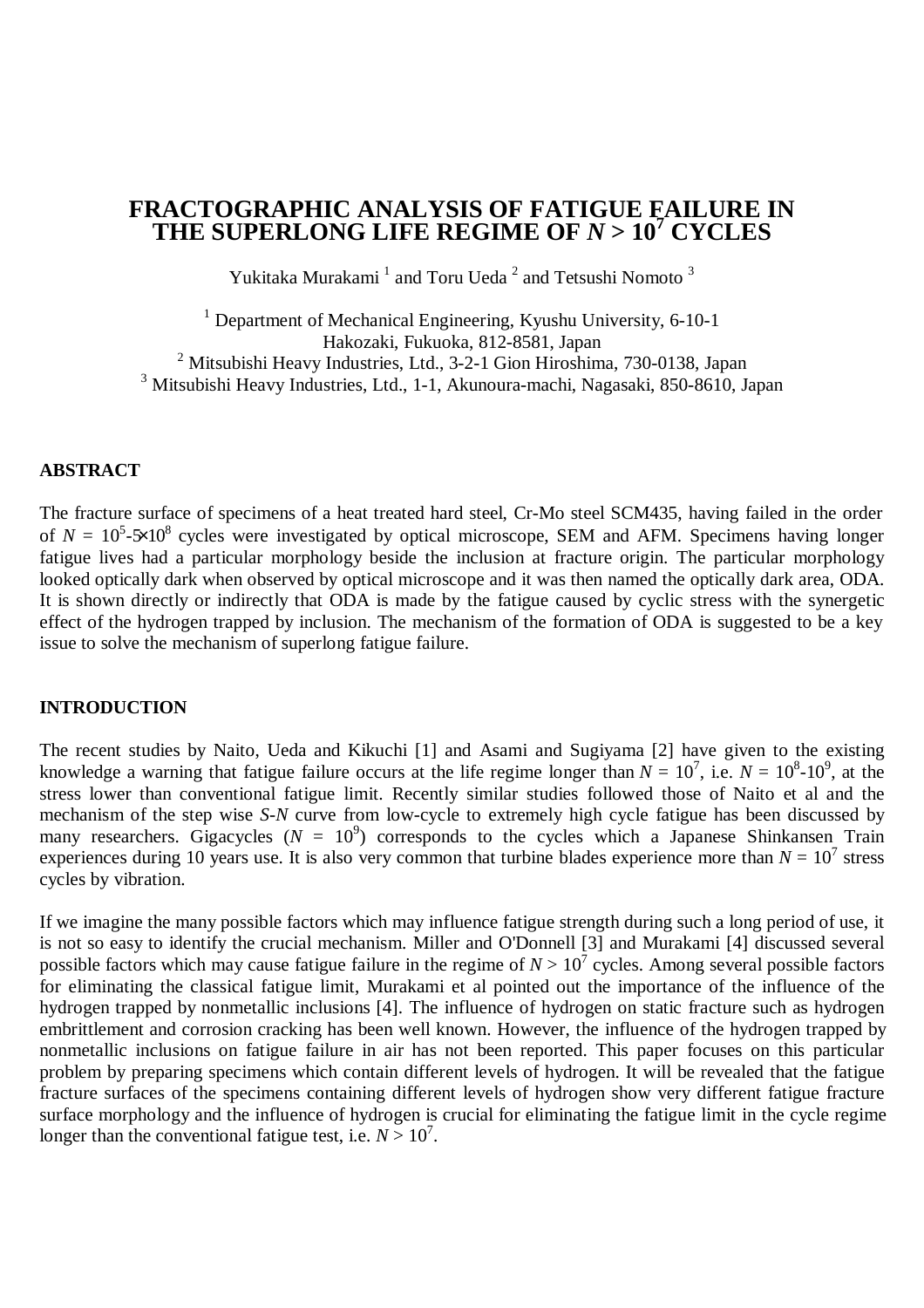# **THE METHOD OF DATA ANALYSIS**

Fatigue fracture origins in extremely high cycle fatigue are mostly at nonmetallic inclusion. Therefore, this problem should be discussed from the viewpoint of small fatigue cracks. It has been well known that the threshold stress intensity factor ranges  $\Delta K_{th}$  for small cracks are a function of crack size and lower than those for long cracks [5].

 $\Delta K_{th}$  for small cracks and defects can be evaluated by the  $\sqrt{\text{area}}$  parameter model [6]:

$$
K_{th} = 3.3 \times 10^{-3} (HV + 120) \ (\sqrt{\text{area}})^{1/6} \tag{1}
$$

$$
\sigma_w = 1.43 (HV + 120) / (\sqrt{\text{area}})^{1/6} \tag{2}
$$

where, the units in the equations are  $\Delta K_{th}$ : MPa·m<sup>1/2</sup>, the fatigue limit,  $\sigma_{w0}$ : MPa, *HV*: kgf/mm<sup>2</sup>, and the square root of the projection area of a defect  $\sqrt{area}$ :  $\mu$ m. The more general expressions [7] for Eqn. (1) or (2) for the stress ratio  $R \neq -1$  are:

$$
\text{Surface defects}: \sigma_w = 1.43(HV + 120) / (\sqrt{\text{area}})^{1/6} \cdot [(1 - R)/2]^{\alpha} \tag{3}
$$

Internal defects :  $\sigma_w = 1.56(HV+120)/(\sqrt{\alpha} \text{re} \alpha)^{1/6} \cdot [(1-R)/2]^{\alpha}$  (4)

where, 
$$
R
$$
 (stress ratio) =  $\sigma_{\min} / \sigma_{\max}$ , (5)

$$
and \alpha = 0.226 + H\text{W}10^4 \tag{6}
$$

If we compare the threshold values  $\Delta K_{th}$  estimated by the  $\sqrt{\alpha r}$  parameter model for the results of  $N_f > 10^7$ cycles with the experimental  $\Delta K$  under which specimens failed, we may be able to find the causes which may influence fatigue strength in the regime of  $N_f > 10^7$  cycles.

# **MATERIAL, SPECIMEN AND EXPERIMENTAL METHOD**

The material used was a Cr-Mo Steel SCM435. The chemical composition (wt%) is 0.36C, 0.19Si, 0.77Mn, 0.014P, 0.006S, 0.08Ni, 1.0Cr, 0.15Mo, 0.13Cu and 8ppm O<sub>2</sub>. The loading was tension-compression with *R* ratio = -1. The following three different series of heat-treated specimens were prepared to investigate the influence of hydrogen:

(1) Specimen QT: The first series of specimens were quenched at 850°C and tempered at 170°C after carburizing and nitriding. These specimens are termed Specimen QT (Quenched & Tempered). The hardness of the core region of Specimen QT was approximately *HV* = 560.

(2) Specimen VA: The second and third series of specimens were prepared to investigate the influence of hydrogen trapped in the specimen. The second series of specimens were those which were annealed at 300°C in a vacuum. The specimens which were annealed for 1 hour at 300°C a vacuum were termed Specimen VA1 and those which were annealed for 2 hours at 300°C a vacuum were termed Specimen VA2. The hardness of the core region of Specimen VA was approximately *HV* = 500.

(3) Specimen VQ: The third series of specimens were those which were quenched in a vacuum under the same condition with Specimen QT except for the quenching environment. These specimens were termed Specimen VQ. The hardness distribution of Specimen VQ was almost the same as Specimen QT.

Before the fatigue tests, the content of hydrogen in Specimen QT and Specimen VQ was measured. The hydrogen content was 0.7-0.9ppm in Specimen QT and 0.01ppm in Specimen VQ.

Figure 1 shows the dimensions and shape of the tension compression fatigue specimens. An oil-hydraulic-type closed-loop tension-compression fatigue testing machine operating at a frequency of 30 - 100Hz was used.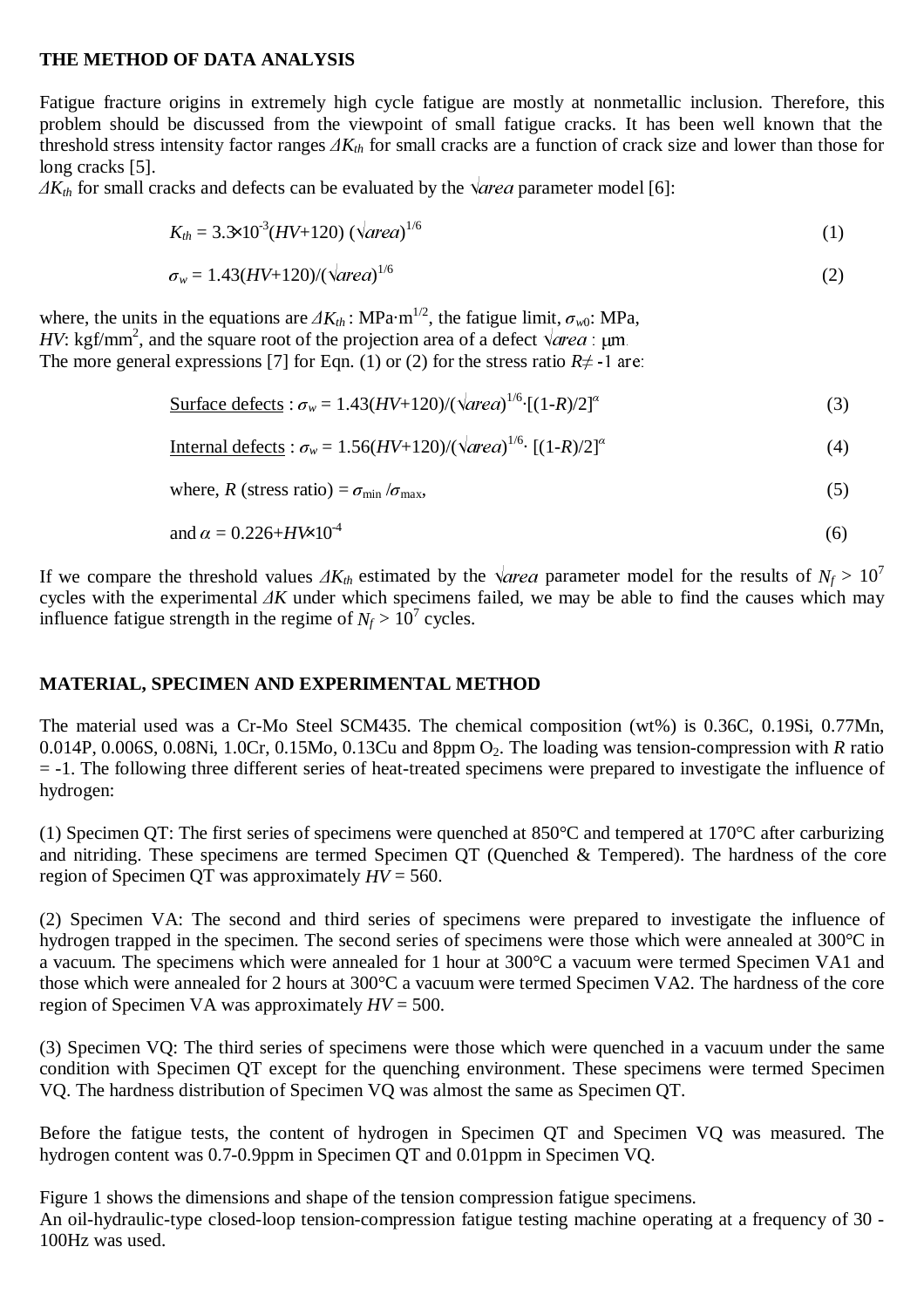

Figure 1: Shape and dimensions of the specimen; dimensions in mm.

# **RESIDUAL STRESS AND HARDNESS DISTRIBUTION**

Compressive residual stress of approximately 500 MPa was present at the specimen surface. Figure 2 shows an example of hardness distribution at the cross section of a specimen QT. Figure 3 shows the distribution of the fatigue fracture origins on sections of specimens which are mostly distributed in the core region of the specimens due to lower hardness.



Figure 2: Hardness distribution across the section.



Figure 3: Size and radial distribution of the inclusions at the fracture origin. The marks with +300 MPa means the specimen was tested under mean stress of +300 MPa.

# **FRACTURE ORIGINS**

All fractures occurred from internal inclusions. The locations of these inclusions are at depths from the surface greater than 1700 µm. This is because the core of specimens is softer than the surface and the residual stress at the surface is compressive.

Figure 4 shows an example of a fish-eye fracture and the inclusion at the center of the fish-eye of a specimen QT. The inclusion was identified from an X-ray analysis of the chemical composition to be a  $Al_2O_3$ ·(CaO)<sub>x</sub> type globular duplex inclusion.



 (a) Fish-eye topography (b) Inclusion at the center of the fish-eye **Figure 4**: Fish-eye topography and the inclusion at the center of fish-eye for a Specimen QT.  $\sigma$  = 601 MPa,  $N_f$  = 4.39×10<sup>7</sup>,  $\sqrt{area}$  = 25.7 µm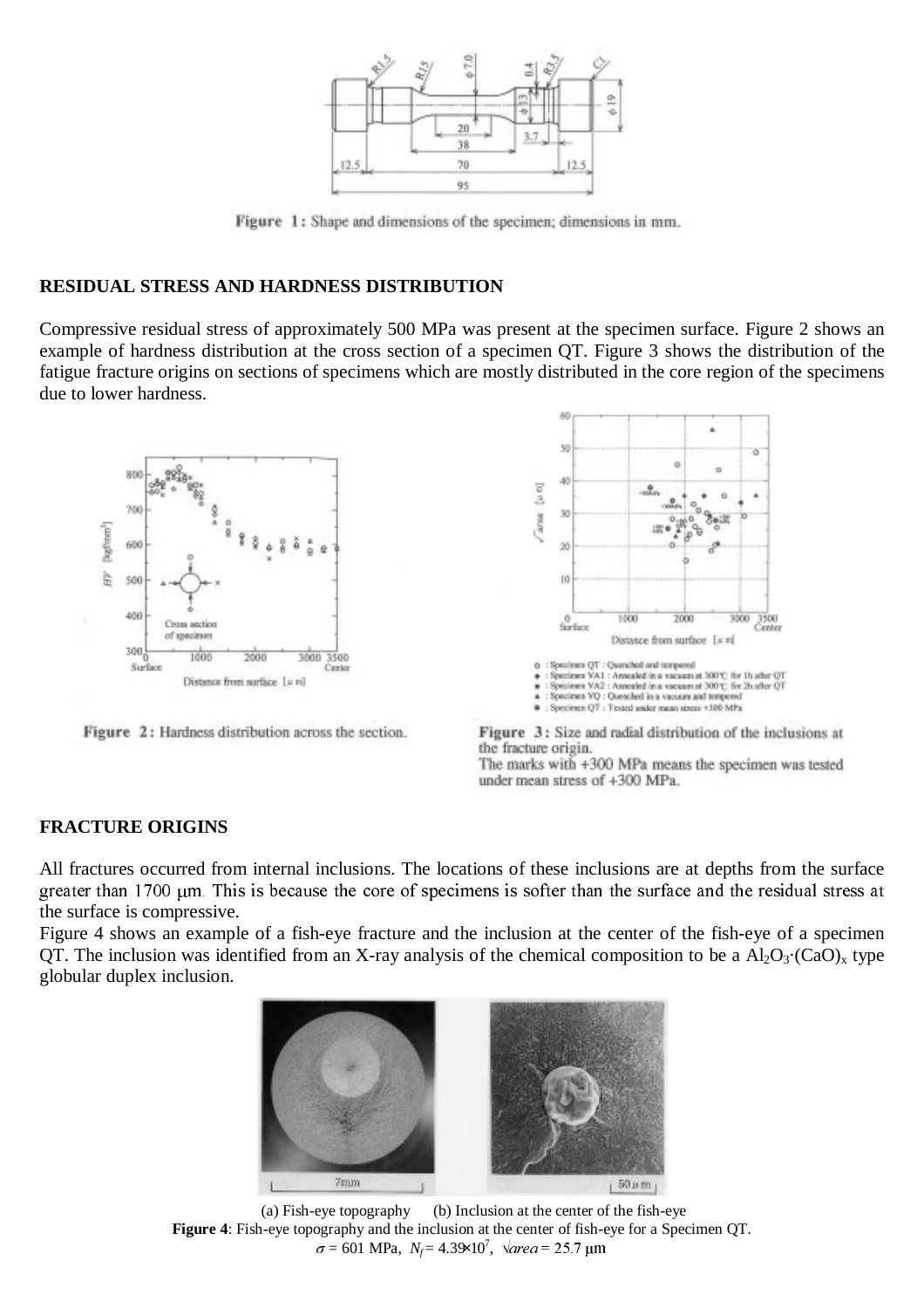# **S-N CURVES**

Figure 5 shows the *S-N* data. The fracture origins of all specimens plotted in Fig. 5 are at internal inclusions and not at the surface.

In order to evaluate the influence of inclusions, the fatigue limit  $\sigma_w$  of each specimen was estimated by the  $\sqrt{\alpha}$  parameter model, i.e. Eqn.(4), assuming a nonmetallic inclusion being equivalent to a small crack. Although the residual stress at the inclusion of the fracture origin is unknown, we give the stress ratio *R* a value of -1.0 for a tentative calculation, because the residual stress in the core region of specimen is thought to be very small.



The minimum value in the hardness distribution of  $HV = 561$  (see Fig. 2) was used for our calculations.

Figure 6 shows a modified *S-N* data, i.e. the relationship between the ratio of the applied stress to the estimated fatigue limit,  $\sigma/\sigma_w$ , and the cycles to failure *N<sub>f</sub>*. Many specimens failed even at  $\sigma/\sigma_w < 1.0$  and  $N \ge 10^7$ . These results show that the evaluations by the  $\sqrt{\alpha}$  parameter model are approximately 10% unconservative predicting the fatigue limit for fatigue life time of  $N_f = 10^8$  (approx.).

# **DETAILS OF FRACTURE SURFACE MORPHOLOGY AND INFLUENCE OF HYDROGEN**

Figure 7 shows the optical micrographs of the fracture surface near the fracture origin for Specimen QT. If we carefully observe the center of the fish-eye mark with an optical microscope, we can find in most cases a dark area in the vicinity of the inclusion at the fracture origin  $[4]$  (see the illstraction of Fig. 7(g)). This dark area was named ODA (Optically Dark Area) [8]. The size of ODA increases with the increase in fatigue life. It is interesting that ODA cannot be found on the fracture surface of specimens failed at a small number of cycles (see Fig. 7 (a)). According to the Scanning Electron Microscopy (SEM) observations, the ODA has a fracture surface quite different from that of the white area which shows a fatigue fracture surface typical of the structure of a martensite lath. Figure 8 shows the very rough morphology in a SEM observation [4] of the ODA. The observations of ODA by AFM also reveal a morphology that is very different from a typical fatigue fracture surface [4].

Figure 9 shows the relationship between the size of ODA and the cycles to failure. It is surprising that specimens having a longer life have a larger ODA relative to the original inclusion size as incorporated in the  $\sqrt{area}$ parameter [4]. This implies that fatigue failure after superlong high cycle fatigue beyond  $N = 10^7$  cycles may be influenced by environmental conditions such as induced by  $H_2$ . Fig. 9 includes also the data on a heat treated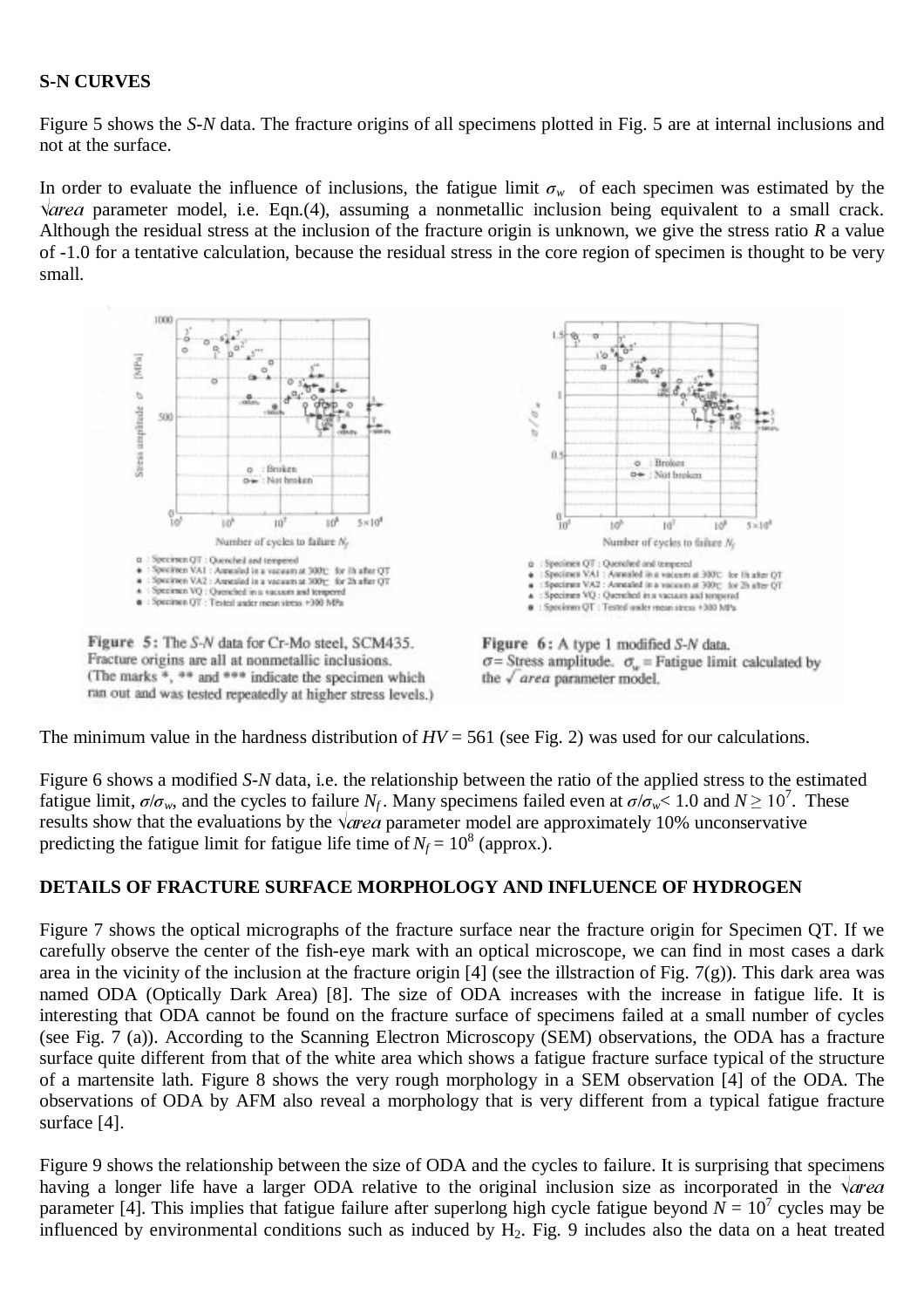medium carbon steel (0.46%C steel) which shows similar trends of increase in ODA with number of cycles to failure *Nf* .

Recently, Takai et al [9,10] directly verified the presence of the hydrogen trapped at the interface of inclusions by the Secondary Ion Mass Spectrometry (SIMS) (see Fig. 10). Takai et al showed that nonmetallic inclusions trapped hydrogen more strongly than other sites such as dislocations, grain boundaries and textures, and the hydrogen trapped by nonmetallic inclusions could be desorbed only by heating the sample at higher than ~573K.



**Figure 7**: Optical micrographs of fracture surface near fracture origin from the life regime 10<sup>5</sup> cycles to 2×10<sup>8</sup> cycles. The size of dark area (Optically Dark Area, ODA) in the vicinity of inclusion at fracture origin increases with increase in fatigue life.

In the present material (Cr-Mo steel, SCM435), the total hydrogen content was measured to be 0.3-0.4ppm before heat treatment and 0.7-0.9ppm after the conventional quenching and tempering heat treatment of SCM435 (Specimen QT).

If we evaluate the effective size of an inclusion by adding the size of the dark area (ODA) to the original size of the inclusion, we can draw another modified *S-N* diagram [4] as indicated in Fig. 11. Figure. 11 implies a hypothesis that after very slow fatigue crack growth inside ODA beside the inclusion, the size of the crack exceeds the critical size for the mechanical threshold value estimated by the  $\sqrt{area}$  parameter model and then the fatigue crack grows without the assistance of hydrogen by producing a fatigue fracture surface typical to a martensite lath structure.

In order to verify this hypothesis, fatigues tests were carried out by using Specimens VA1, VA2 and VQ which contain less hydrogen (~0.01ppm) than Specimen QT (0.7-0.9ppm). Specimens VA1 and VA2 were prepared by annealing Specimen QT at 300 °C for 1h and 2h in a vacuum respectively. Heating the specimen at 300 °C is necessary for desorbing the hydrogen trapped by inclusions. Specimens VQ were prepared by vacuum quenching.

The marks  $\blacklozenge$  and  $\blacksquare$  in Fig. 9 show the ODAs in Specimens VA1 and VA2 respectively. The mark  $\blacktriangle$  shows the ODAs in Specimen VQ. The ODAs in Specimens VA1 and VA2 are smaller than those for Specimen QT. The ODAs in Specimen VQ are much smaller than other specimens. Thus, we may conclude that the hydrogen trapped by inclusions crucially influences the formation of ODA, the particular fracture morphology around the inclusions at fracture origin. Although the coupling mechanism of hydrogen and cyclic stress is still not clear, the possible mechanism may be related to enhancing the mobility of screw and edge dislocations and reducing internal friction by hydrogen [11-18]. In this context, we may regard the influence of hydrogen on superlong fatigue as an internal environmental factor which a material contains in itself.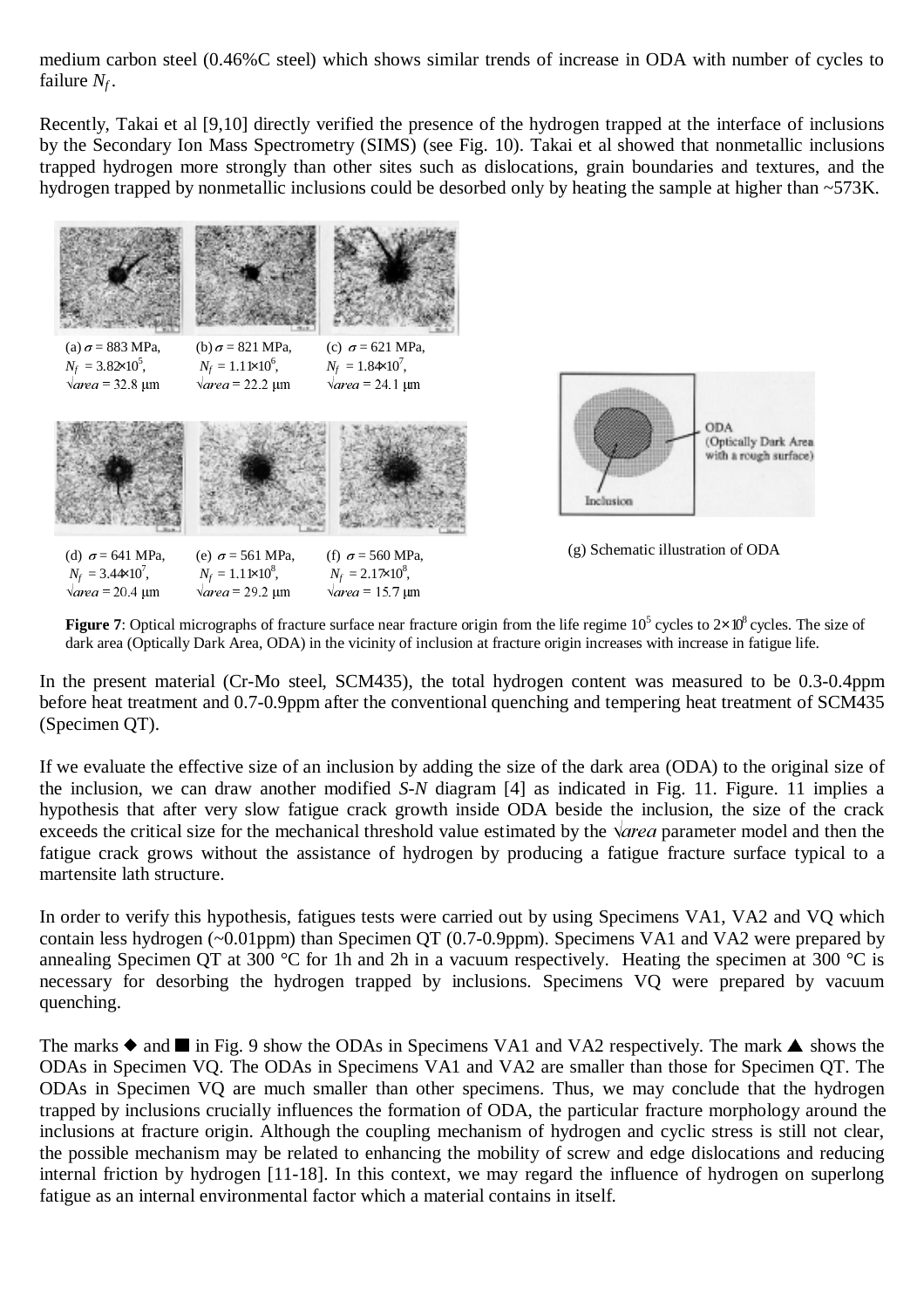

Figure 8: The dark area in the vicinity of inclusions at the fracture origin (Fig. 7(d)).



Figure 10: Evidences of the hydrogen trapped by nonmetallic inclusions.

Secondary ion images of <sup>2</sup>D-, and <sup>31</sup>P- after heating at 473K and 573K by TDS (Thermal Desorption Spectrometry), and optical microstructure of the PC bar (K. Takai et al [9]).



- o : Specimen QT : Quenched and tempered
- · : Specimen VA1 : Annealed in a vacuum at 300°C for 1h after QT
- Specimen VA2 : Annealed in a vacuum at 300°C for 2h after OT  $\blacksquare$
- : Specimen VQ : Quenched in a vacuum and tempered Ä
- : HSL180 (Rotating-bending) v

 $+$  S45C  $\mathbf{x}$ 

 $\sqrt{area}$ : Inclusion size  $\sqrt{area'}$ : Inclusion size + the size of dark area

Figure 9: The relationship between the size of the Optically Dark Area and the cycles to failure.

The open mark shows the ODAs in Specimen OT.

The marks  $\blacklozenge$  and  $\blacksquare$  show the ODAs in Specimen VA1 and VA2 respectively.

The mark  $\blacktriangle$  shows the ODAs in Specimen VQ.

The ODAs in Specimens VA1 and VA2 are smaller than those for Specimen QT.

The ODAs in Specimen VQ are much smaller than other specimens.

Other cases of fish-eye marks that were formed at other origins which are different from inclusions may support this hypothesis. Murakami et al [19] conducted rotary bending fatigue tests on a bearing steel produced by a special melting method. No ODA was observed beside the fracture origin in this particular case except for very rare cases in which nonmetallic inclusions became the fracture origin. The bearing steel was processed through a double electron beam remelting method and contained extremely small nonmetallic inclusions. In the bearing steel the size of the bainitic structure produced by local imperfect quenching was eventually larger than the size of the nonmetallic inclusions. Therefore, the fracture origins were mostly at the bainitic structure which is much softer than the martensite matrix. In this case, hydrogen is not concentrated around the bainitic structure.

Very recently (in the beginning of 2000) Murakami, Konishi and Takai [20] detected by SIMS the direct evidence of more hydrogen present at the nonmetallic inclusion of the fatigue fracture origin in the Specimens QT of SCM435 but less hydrogen at the inclusion in the Specimen VQ (see Fig. 12).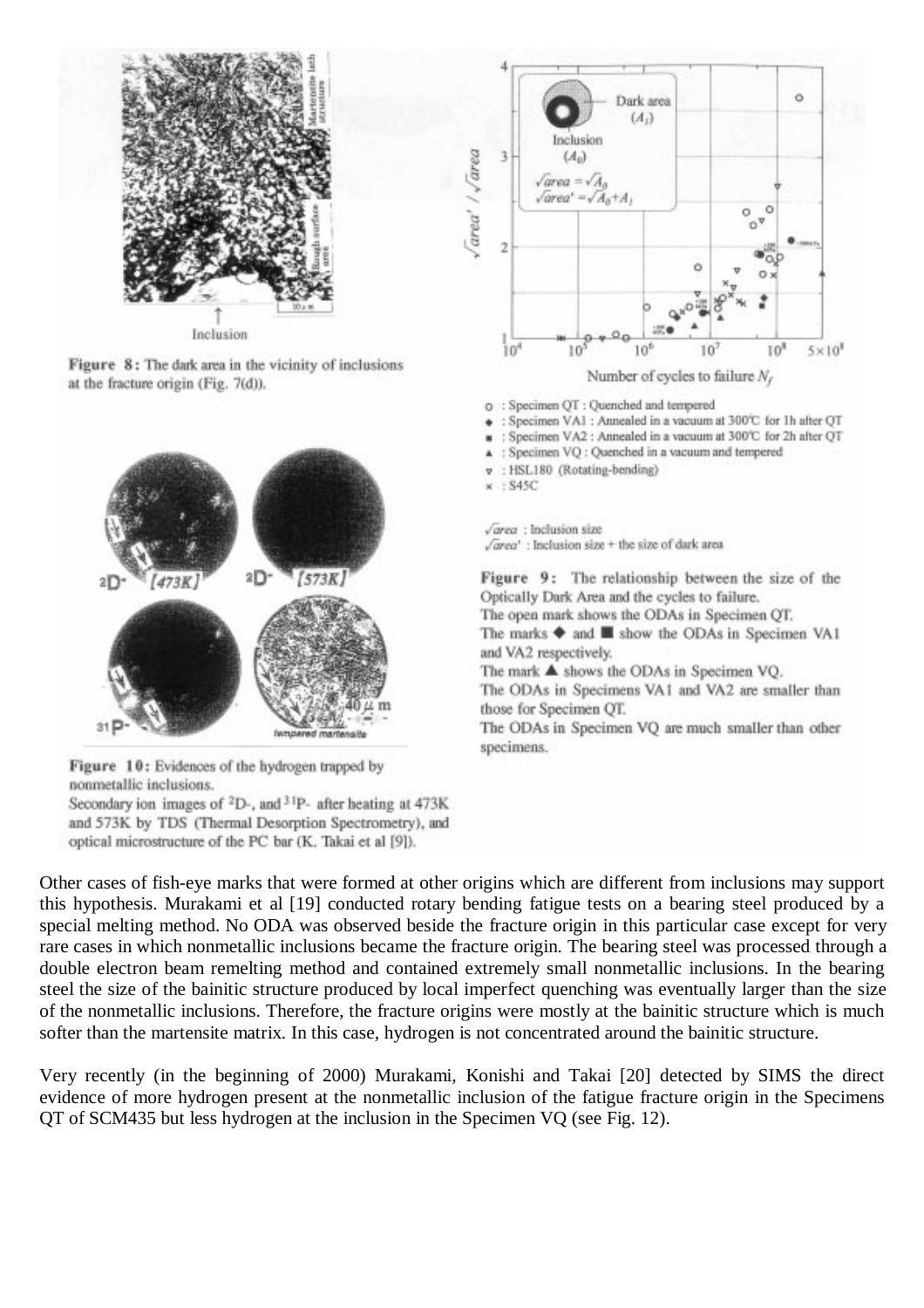

 $\sigma_{\omega}$  = Fatigue limit calculated by the  $\sqrt{area}$ parameter model taking ODA into consideration. The value of  $\sqrt{area}$  is evaluated to be equivalent to (ODA+inclusion size). It is noted that ODA has a crucial role for eliminating

the fatigue limit.



(a) Nonmetallic inclusion at fatigue fracture origin



(b) Hydrogen detected by SIMS at fracture origin

Figure 12: Evidence of hydrogen trapped by nonmetallic inclusion at fracture origin of Specimen QT [20].  $\sigma$  = 561 MPa,  $N_r$  = 5.17 × 10<sup>7</sup>,  $\sqrt{area}$  = 31.0  $\mu$ m,  $R$  = -1

If we look at again Fig. 9 and compare the size of ODAs for Specimens QT and VQ, we can understand that the longer life for Specimen VQ than Specimen QT for the same value of ODA is due to the smaller hydrogen content in Specimen VQ which delays the fatigue crack growth up to the critical size for the mechanical fatigue threshold. The critical size of ODA for the crack growth without the assistance of hydrogen can be evaluated by using Eqn.  $(4)$  as

$$
\sqrt{area_c} = [1.56(HV + 120)/\sigma]^{6}
$$
\n(7)

where  $\sqrt{area_c}$  is the critical size of (ODA+inclusion) for the applied stress amplitude  $\sigma$ .

# **CONCLUSIONS**

(1) Experimental evidences were shown that the hydrogen trapped by inclusions crucially influences both the threshold condition for fatigue failure in the superlong life regime of  $N_f > 10^7$  cycles and the elimination of the conventional fatigue limit.

(2) Heat treated steels tend to have a high hydrogen content around inclusions. We need to consider this particular but important practical problem of fatigue failure in the regime of  $N > 10^7$  cycles in structural design of high strength steels. Revising the existing design codes in terms of this problem is also necessary as suggested by Miller and O'Donnell [3].

#### **REFERENCES**

- 1. Naito,T., Ueda, H. and Kikuchi, M. (1984) *Met Trans*. **15A**, pp. 1431-1436.
- 2. Asami, K. and Sugiyama, Y. (1985) *J. Heat Treatment Technol. Assoc*. **25(3)**, pp. 147-150.
- 3. Miller, K. J. and O' Donell, W. J. (1999) *Fatigue & Frac. Engng. Mat. Struc*. **22(7)**, pp. 545-557.
- 4. Murakami, Y., Nomoto, T. and Ueda, T. (1999) *Fatigue & Frac. Engng. Mat. Struc*. **22(7)**, pp. 581-590.
- 5. Kitagawa, H. and Takahashi, S. (1976) *Proc. 2nd Int. Conf. Mech. Behav. Mater*., Boston pp. 627-631.